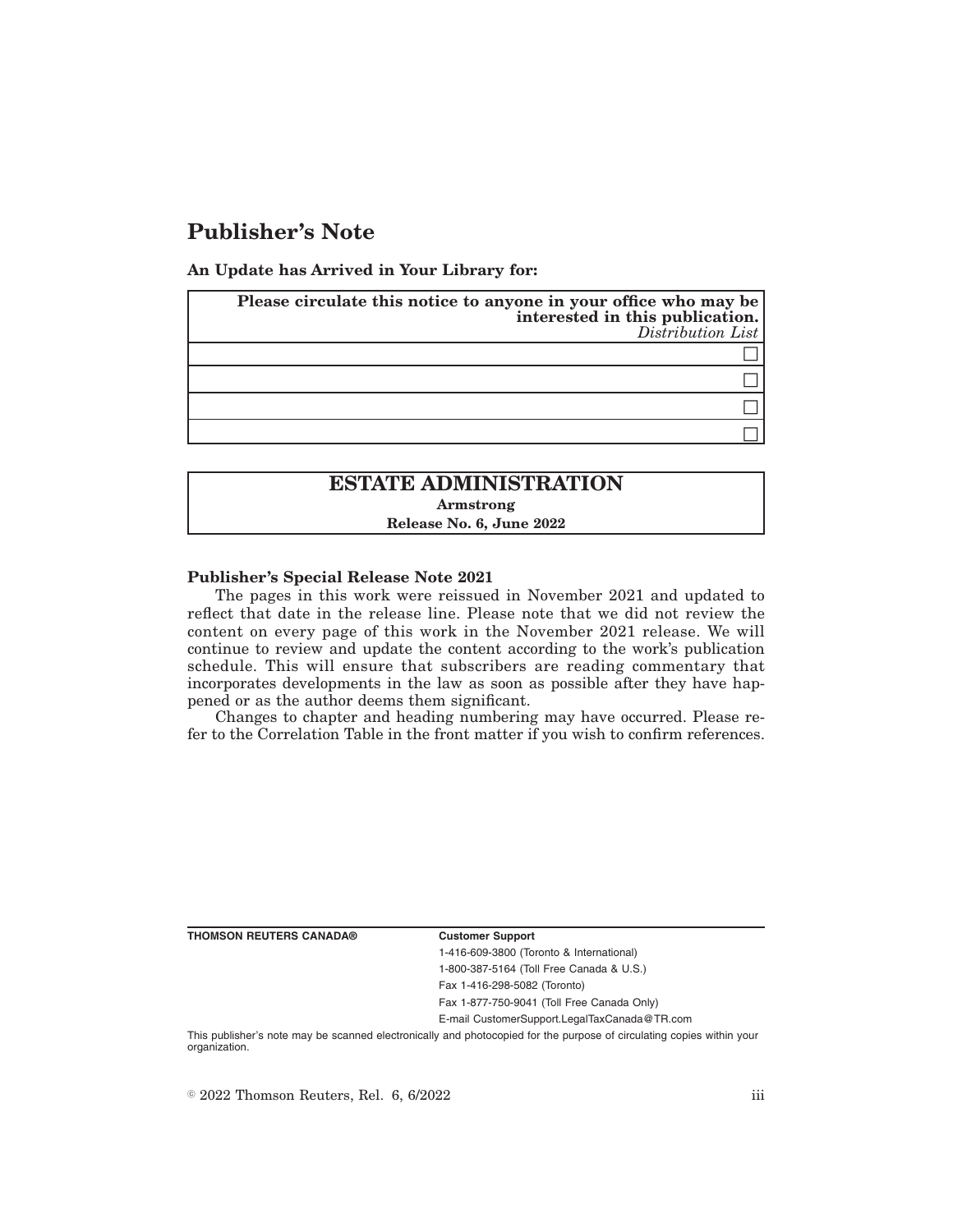*Estate Administration: A Solicitor's Reference Manual* is a how-to guide dealing with all aspects of estate administration in Ontario. Text is augmented by upto-date forms, precedents, letters and checklists. Commonly used statutes and regulations are reproduced in full. All aspects of estate administration are examined, including the conveyancing of real property and the income tax implications arising upon death.

### **What's New in this Update:**

In this release, the last half of chapter 2 has been updated, as well as a number of Precedents forms, and some Special Instructions and their associated Digests. A new Precedent form 55A – Order for Further Particulars has also been added.

### **Highlights:**

E **Beneficiary designations — Revocation by will — Standard Revocation Clause** — The applicants sought an order directing the Estate Trustees to pay each of the applicants 25% of the sum total of the deceased's RRIF and TFSA accounts in accordance with the beneficiary designations that were on file with the bank. After the deceased had made the beneficiary designations, she executed a will that did not explicitly mention the RRIF or the TFSA but contained a standard clause providing as follows:

I HEREBY REVOKE all Wills and Testamentary dispositions of every nature and kind whatsoever made by me heretofore made.

The issue before the court was whether this clause revoked the beneficiary designations on the RRIF and the TFSA. The court begun its analysis by observing that the revocation clause in the would only possibly revoke the RRIF and TFSA designations if those designations fit into the definition of ''testamentary dispositions''. It noted that, especially in Ontario, it is clear that the designations in question are in fact ''testamentary dispositions'' (*Amherst Crane Rentals ltd. v. Perring* (2004), 187 O.A.C. 336 (Ont. C.A.), *MacInnes v. MacInnes*, [1935] S.C.R. 200). The court then went on to determine whether the term ''testamentary dispositions of every nature and kind whatsoever'' relate "expressly" to the designations in question, "either generally or specifically''? That is, how does s. 52(1) of the *Succession Law Reform Act*, R.S.O. 1990, c. S.26 (SLRA) impact the interpretation of the standard revocation clause. The court reasoned that on its face, the answer to that question would seem to be no. There is no express reference specifically to either the RRIF designation or the TFSA designation in the revocation clause nor was there any reference to any beneficial designations generally. Although beneficial designations fall under the broad category of "testamentary dispositions" — "it would be a stretch to find that mentioning that broad category amounted to "expressly" referencing the RRIF designation or the TFSA designation, either generally or specifically"(para. 13). Therefore, s.  $52(1)$  seems to dictate that the designations in this case are not revoked by the will. In the course of its analysis, the court considered *Ashton Estate v. South Muskoka Memorial Hospital*, 2008 CarswellOnt 2592, [2008] O.J. No. 1805 (Ont. S.C.J.), where McIssac J. was faced with the exact issue as was before the court and concluded that the standard clause did revoke the previous